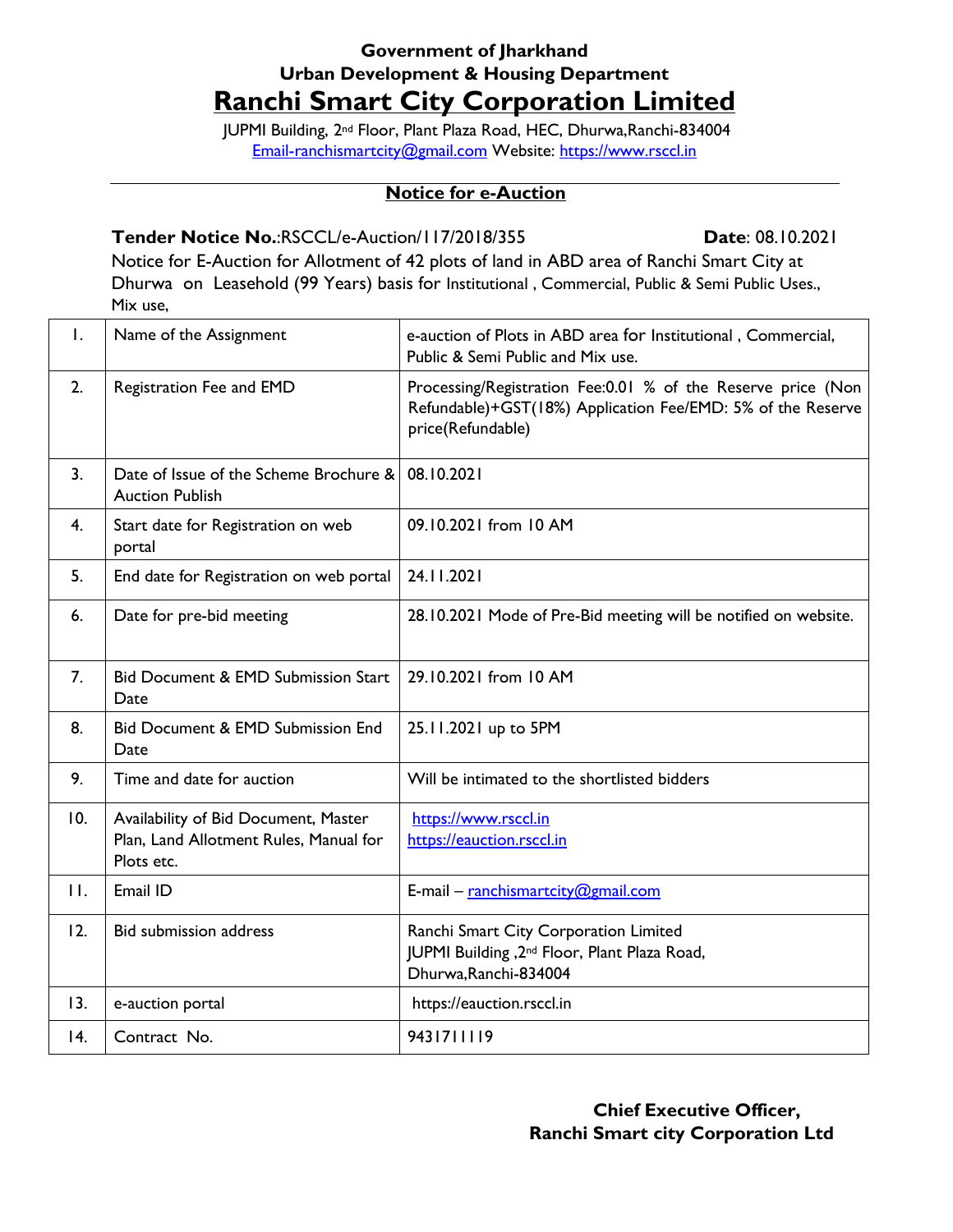Ranchi Smart city Corporation Limited(RSCCL), a company under Urban Development & Housing Department, Government of Jharkhand invites online from eligible bidders for allotment of 42 plots on leasehold (99 Years) basis, which is located in ABD area Ranchi Smart City ,Ranchi for Institutional, Commercial, Public & Semi Public and Mix Use. As per term and conditions, specified in Jharkhand Smart Cities and Other Fixed Assets( Utilization, Allotment and Disposal) Rules 2019 and manual for allotment of land through e-Auction process to be conducted in the e-Auction portal of RSCCL.NIT is released in this matter on our website- [https://www.rsccl.in](https://www.rsccl.in/) & [https://euction.rsccl.in](https://euction.rsccl.in/)

Interested bidders can apply for the plots as mentioned below along with the required documents and Fees at e-Auction portal at [https://euction.rsccl.in](https://euction.rsccl.in/) from 08.10.2021 at 10AM to 18.11.2021 Upto 5 PM

The details of Plots along with required frees are given below:

| SI.<br>No.        | <b>Plot</b><br>No. | <b>Plot Details</b>                                           | Area<br>of Plot<br>(Acres | <b>Total</b><br><b>Reserve</b><br><b>Price</b><br>(In<br>$Rs.$ ) | <b>Processing</b><br><b>Fee/Registratio</b><br>n Fee (0.01% of<br><b>Total Reserve</b><br>Price in Rs.) | <b>Applicatio</b><br>(EMD)<br>n<br>Fee (5% of<br><b>Total</b><br><b>Reserve</b><br><b>Price</b><br>in.<br>$Rs.$ ) |  |
|-------------------|--------------------|---------------------------------------------------------------|---------------------------|------------------------------------------------------------------|---------------------------------------------------------------------------------------------------------|-------------------------------------------------------------------------------------------------------------------|--|
|                   |                    |                                                               | <b>INSTITUTIONAL</b>      |                                                                  |                                                                                                         |                                                                                                                   |  |
| 1                 | $\overline{2}$     | <b>STUDENT</b><br><b>RESOURCE</b><br><b>CENTER</b>            | 2.1                       | 43470000                                                         | 4347                                                                                                    | 2173500                                                                                                           |  |
| $\overline{2}$    | 3                  | <b>TECHNICAL COLLEGE</b>                                      | 14.5                      | 300150000                                                        | 30015                                                                                                   | 15007500                                                                                                          |  |
| $\sqrt{3}$        | $\overline{7}$     | <b>ARTS</b><br><b>AND</b><br><b>CRAFT</b><br><b>INSTITUTE</b> | 5.6                       | 115920000                                                        | 11592                                                                                                   | 5796000                                                                                                           |  |
| 4                 | 8                  | HEALTH MANAGEMENT<br><b>&amp; RESEARCH INSTITUTE</b>          | 5.6                       | 115920000                                                        | 11592                                                                                                   | 5796000                                                                                                           |  |
| 5                 | 9                  | <b>SCHOOL WITH HOSTELS</b><br><b>FACILITY</b>                 | 9.22                      | 190854000                                                        | 19085                                                                                                   | 9542700                                                                                                           |  |
| 6                 | 10                 | <b>LAW COLLEGE</b>                                            | 5                         | 103500000                                                        | 10350                                                                                                   | 5175000                                                                                                           |  |
| $\overline{7}$    | 11                 | <b>FASHION INSTITUTE</b>                                      | 3.95                      | 81765000                                                         | 8177                                                                                                    | 4088250                                                                                                           |  |
| 8                 | 12                 | <b>ECONOMICS SCHOOL</b>                                       | 7.33                      | 151731000                                                        | 15173                                                                                                   | 7586550                                                                                                           |  |
| $\boldsymbol{9}$  | 14                 | INSTITUTE OF<br><b>HOTEL</b><br><b>MANAGEMENT</b>             | 6.78                      | 140346000                                                        | 14035                                                                                                   | 7017300                                                                                                           |  |
| 10                | 15                 | <b>INSTITUTE -1</b>                                           | 4.49                      | 92943000                                                         | 9294                                                                                                    | 4647150                                                                                                           |  |
| <b>COMMERCIAL</b> |                    |                                                               |                           |                                                                  |                                                                                                         |                                                                                                                   |  |
| 11                | 27                 | COMMERCIAL / OFFICE -<br>1                                    | 2.85                      | 377568000                                                        | 37757                                                                                                   | 18878400                                                                                                          |  |
| 12                | 28                 | 5 STAR HOTEL -1                                               | 5.00                      | 662400000                                                        | 66240                                                                                                   | 33120000                                                                                                          |  |
| 13                | 29                 | COMMERCIAL / OFFICE -<br>2                                    | 6.25                      | 828000000                                                        | 82800                                                                                                   | 41400000                                                                                                          |  |
| 14                | 30                 | RETAIL / MALL-1                                               | 5.43                      | 719366400                                                        | 71937                                                                                                   | 35968320                                                                                                          |  |
| 15                | 31                 | 3 STAR HOTEL                                                  | 3.00                      | 397440000                                                        | 39744                                                                                                   | 19872000                                                                                                          |  |
| 16                | 32                 | FIVE STAR HOTEL -2                                            | 5.76                      | 763084800                                                        | 76308                                                                                                   | 38154240                                                                                                          |  |
| 17                | 34                 | <b>COMMERCIAL / OFFICE -</b><br>3                             | 8.30                      | 109958400<br>$\Omega$                                            | 109958                                                                                                  | 54979200                                                                                                          |  |
| 18                | 35                 | <b>COMMERCIAL -4</b>                                          | 1.20                      | 158976000                                                        | 15898                                                                                                   | 7948800                                                                                                           |  |
| 19                | 36                 | <b>HATT</b>                                                   | 1.50                      | 198720000                                                        | 19872                                                                                                   | 9936000                                                                                                           |  |

| $\sim$<br>∴ וחי∵<br>$\overline{\phantom{a}}$<br>$\overline{\phantom{0}}$<br>АR<br>N<br>$ \sim$<br>$\sim$<br>റ്റ<br>- - -<br>. .<br>$\mathbf{r}$<br>50<br>∠∪<br>ິ | 9872ء<br>720000<br><b>QQ3600^</b><br>'98<br>36000<br>л |
|------------------------------------------------------------------------------------------------------------------------------------------------------------------|--------------------------------------------------------|
|------------------------------------------------------------------------------------------------------------------------------------------------------------------|--------------------------------------------------------|